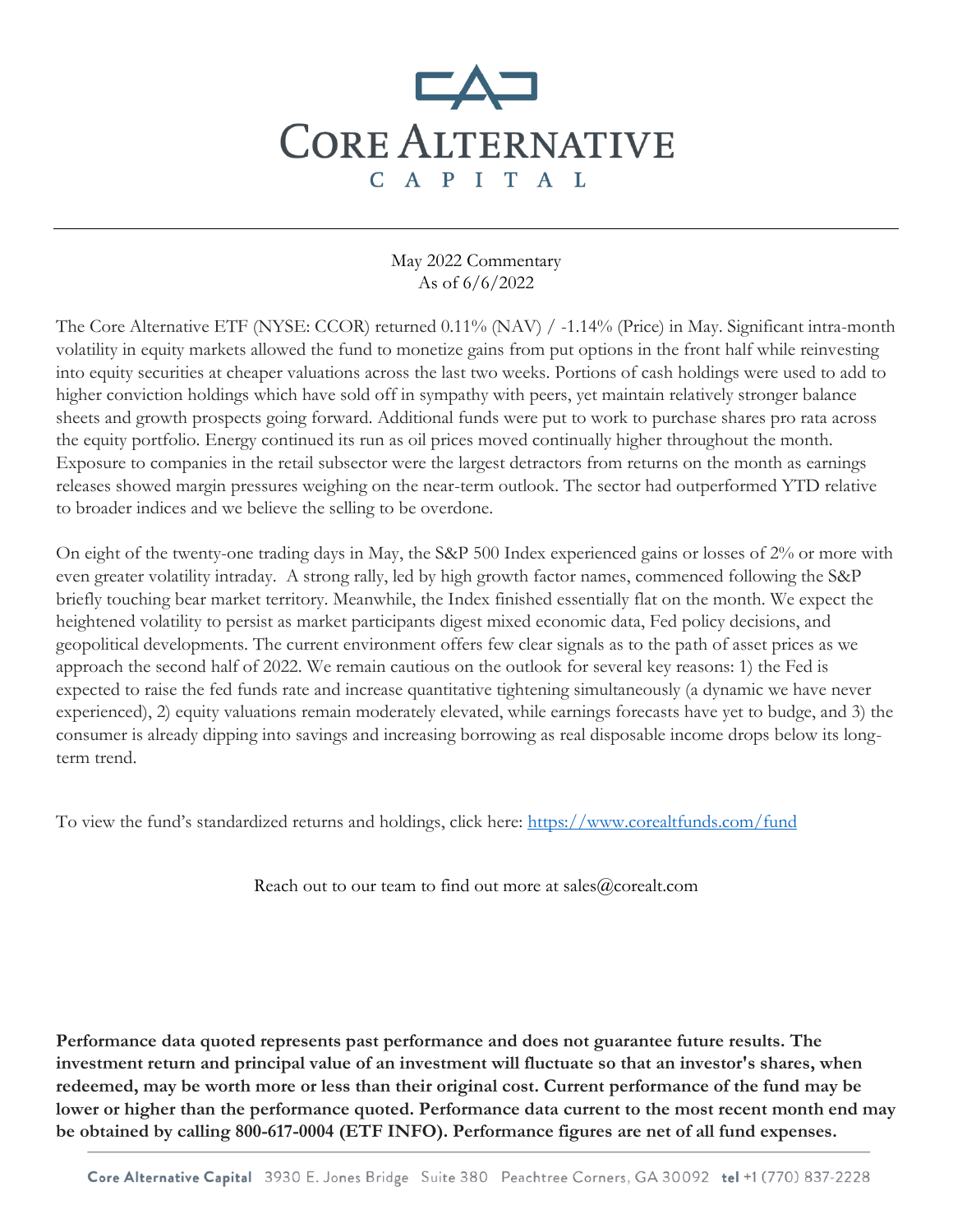

## Important Disclosures:

*To determine if this Fund is an appropriate investment for you, carefully consider the Fund's investment objectives, risk factors, charges and expense before investing. This and other information can be found in the Fund's full or summary prospectus which may be obtained by calling 800-617-0004 (ETF INFO) or visiting our website at www.corealtfunds.com. Read the prospectus carefully before investing or sending money.* 

**Investments involve risk. Principal loss is possible.** There is no guarantee that the Fund will achieve its investment goal. All risks associated with this fund should be carefully considered before any investment decisions are made. In addition to the normal risks associated with investing, the Fund also includes the following risks specific to the particular investment strategy the fund employs: Derivatives Risk, Dividend Paying Security Risk, Equity Investing Risk, ETF Risks, Hedging Risk, Large Capitalization Companies Risk, Management Risk, Market Events Risk, Models and Data Risk, Options Risk, Sector Concentration Risk. For the list of applicable risks, and their descriptions, please refer to the fund's Prospectus found at corealtfunds.com.

Opinions expressed are subject to change at any time, are not guaranteed, and should not be considered investment advice.

The Core Alternative ETF is distributed by Quasar Distributors, LLC.

Indexes are unmanaged and one cannot invest directly in an index.

Diversification may not protect against market loss.

Total annual fund operating expenses 1.07%.

Index and market data provided by Bloomberg, LP